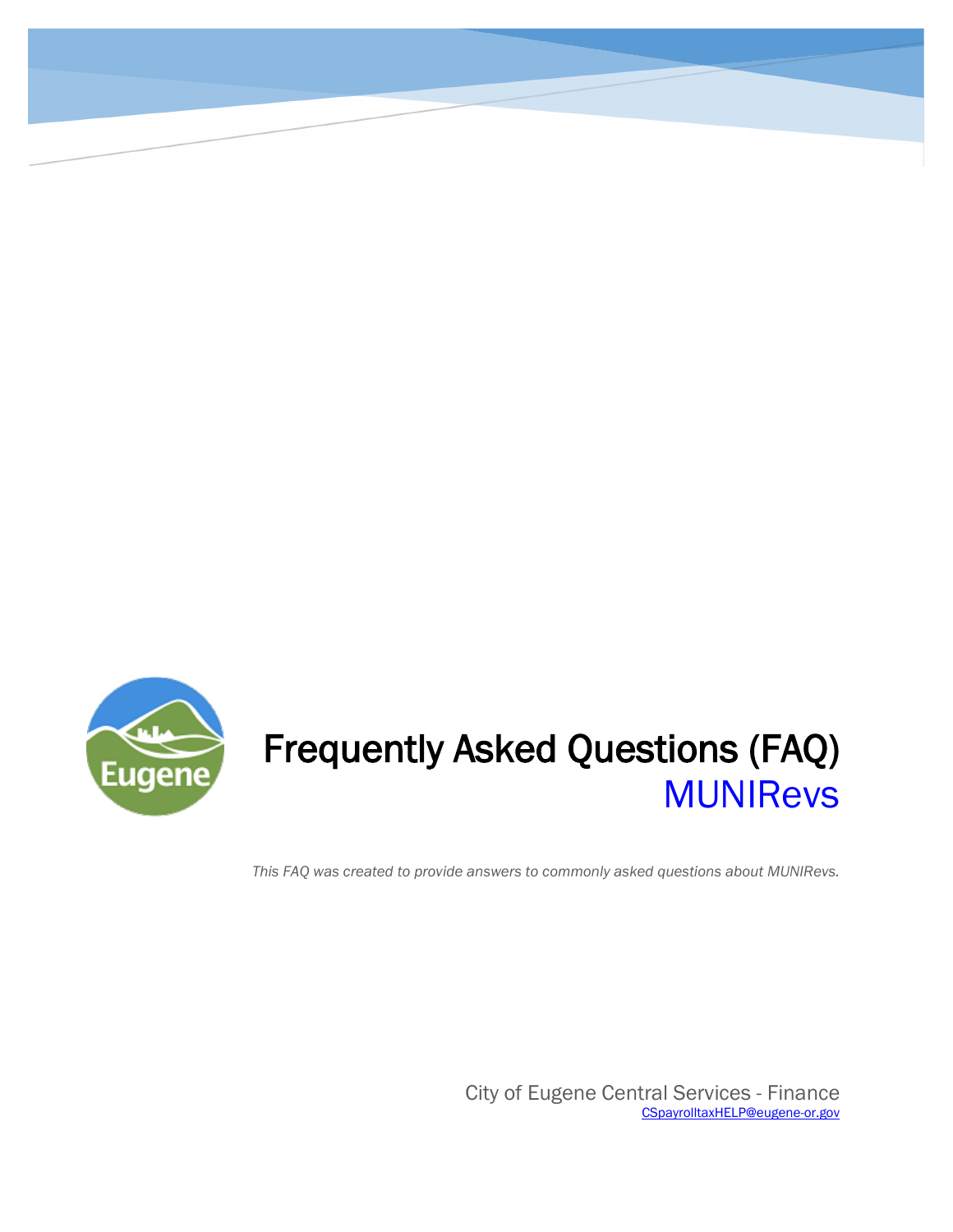## General Information

#### 1. What is MUNIRevs?

The City of Eugene and MUNIRevs have partnered to provide an online tax administration service for the Community Safety Payroll Tax. Rather than invest in setting-up a new tax collection system, the City is contracting with MUNIRevs to administer and collect the tax through an online portal. Their excellent tools and intuitive navigation make it easy for employers to register, file and pay the tax.

#### 2. Will my business and user information be kept confidential and secure?

Information submitted on the registration form and tax forms will only be used for the purposes of administering the tax. All user information in MUNIRevs is protected behind a web application firewall. Administrative users are only granted access via written authorization via an authorized client administrator. MUNIRevs does not store or schedule payment information for security purposes.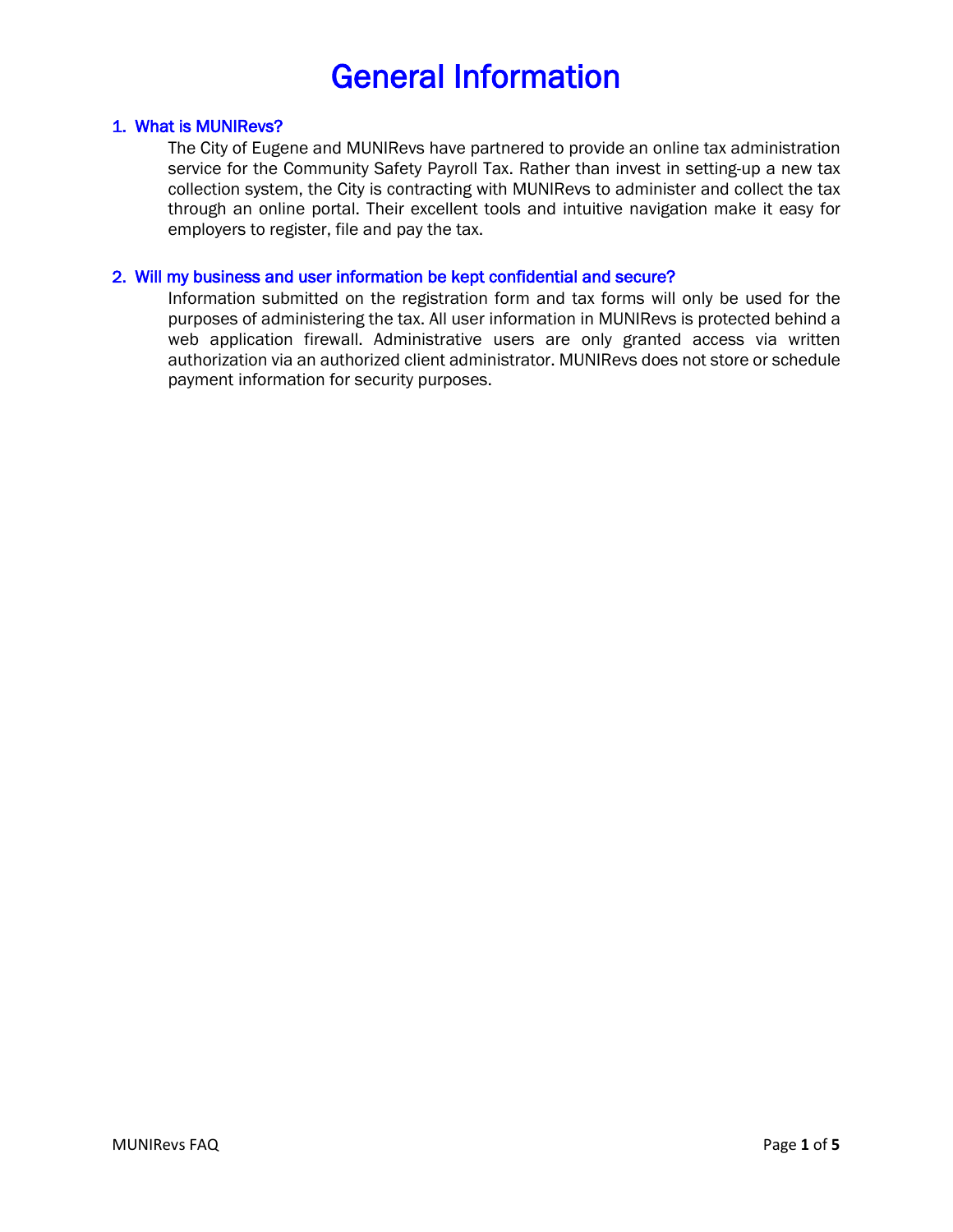# Registering with MUNIRevs

#### 1. How do I register in MUNIRevs?

#### To register

- Go to the **MUNIRevs website**
- Select "New User"
- Complete the user profile to set up your account
- Register your business(es).

#### Once you register, it's easy to

- File tax returns and make payments electronically
- Manage all your accounts under one login
- Get automated notifications sent to your email address
- Track your entire account history from your MUNIRevs Business Center.

#### 2. I need assistance with registering, filing, or making payments through MUNIRevs. Who do I contact?

Whether you have a question about your account or technical questions about how to do something in MUNIRevs, please reach out to the support team at support@munirevs.com or at 888-751-1911.

#### 3. What is the "Bulk Filer" option? As a tax preparer with multiple clients, would this be the option applicable to me?

The Bulk Filer option is only applicable if you are going to file the payroll taxes using an XML. If your business does not have the capability to use an XML, you should not choose this option. You will need to individually fill out the tax returns for the businesses you are filing for and proceed with either registering the businesses on behalf of the owner or adding yourself to the account of an already registered business.

#### 4. My Tax Preparer is not registering my business for me. How do I register my business?

You will need to create your own user account in MUNIReys. Once you complete the user registration, you will be on the business profile screen. Choose the option "Individual Business registering for the first time." Complete the application for your business. To add your Tax Preparer to the business account you just created, give them your six-digit business Account Number and six character Activation Code. You can find that in your business center under "Your Remittance Account(s)." Do not give them your account username or password. Once you give this information to your Tax Preparer, you are both users on the account and they can file on your behalf.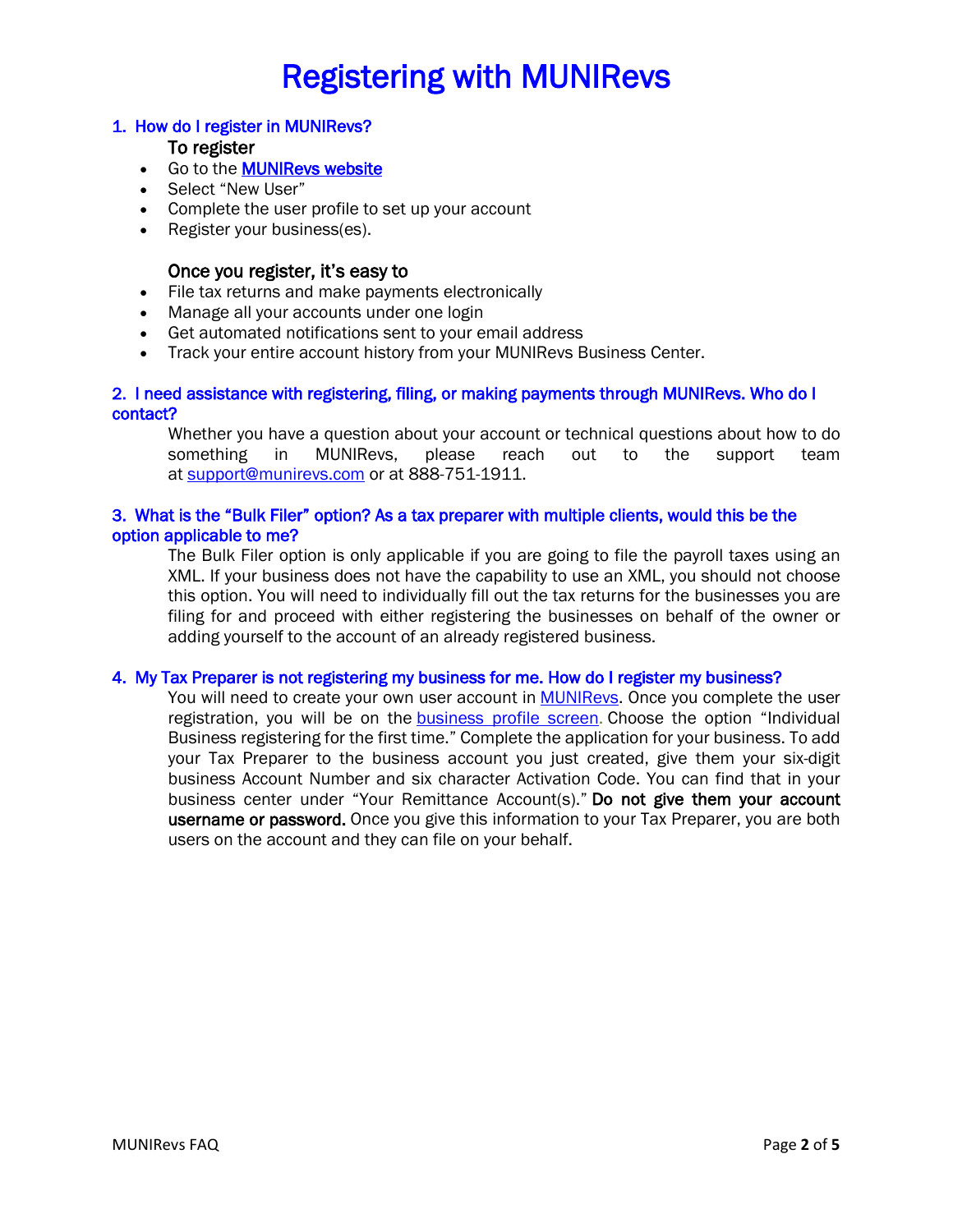# Filing the Payroll Tax

#### 1. The business I am filing for registered themselves. How do I add myself to their account as a Tax Preparer?

- You will need to create your own user account in MUNIRevs.
- Once you complete the user registration, you will be on the business profile screen. Choose the option "Add or Remove a Registered Business."
- Enter the Account Number and Activation Code for the business you are managing. The business owner, who created their own account, can find the Account Number and Activation Code in their **business center** under "Your Remittance Account(s)."
- Enter the Account Number and Activation Code in the business profile screen and click "Lookup".
- Choose you role and click "Connect". You are now a user on this business and can file the payroll tax on their behalf.

#### 2. I'm a Tax Preparer and registering a business on behalf of a client. How should I register?

You will need to create your own user account in **MUNIRevs**. Once you complete the user registration, you will be on the business profile screen. Choose the option "Individual Business registering for the first time." Complete all applicable fields on the registration form with the client's business information.

#### 3. I'm a Tax Preparer. Do I need to register my business in MUNIRevs?

If you are a bulk filer using the XML upload, you will need to register using the "Bulk Filer" option from the **business profile screen**.

If your business is subject to the tax (or physically located in the Eugene city limits), you will need to register your business. Select the "Individual Business registering for the first time" option from the business profile screen.

If you are not using the XML upload to file on behalf of your clients and your business is not subject to the tax, you do not need to register your business in MUNIRevs.

#### 4. I'm a Tax Preparer and will bulk file on behalf of my clients using the XML bulk filing option. Do I need to my register my business in MUNIRevs?

Yes. Please select the "Bulk Filer" option from the business profile screen, enter the business name and your role, and complete the registration form for your business.

#### 5. What if I don't have any subject wages for a quarter?

A 'zero' subject wages return is due even if you have you don't have any subject wages for the quarter.

#### 6. I don't have any subject wages for a quarter. Can I file a 'zero' return through MUNIRevs?

Yes. To file a 'zero' return, select your tax form from your Action Center. Then complete all the required information on the return. You will be prompted to confirm your submission of a 'zero' return through a zero-cost checkout.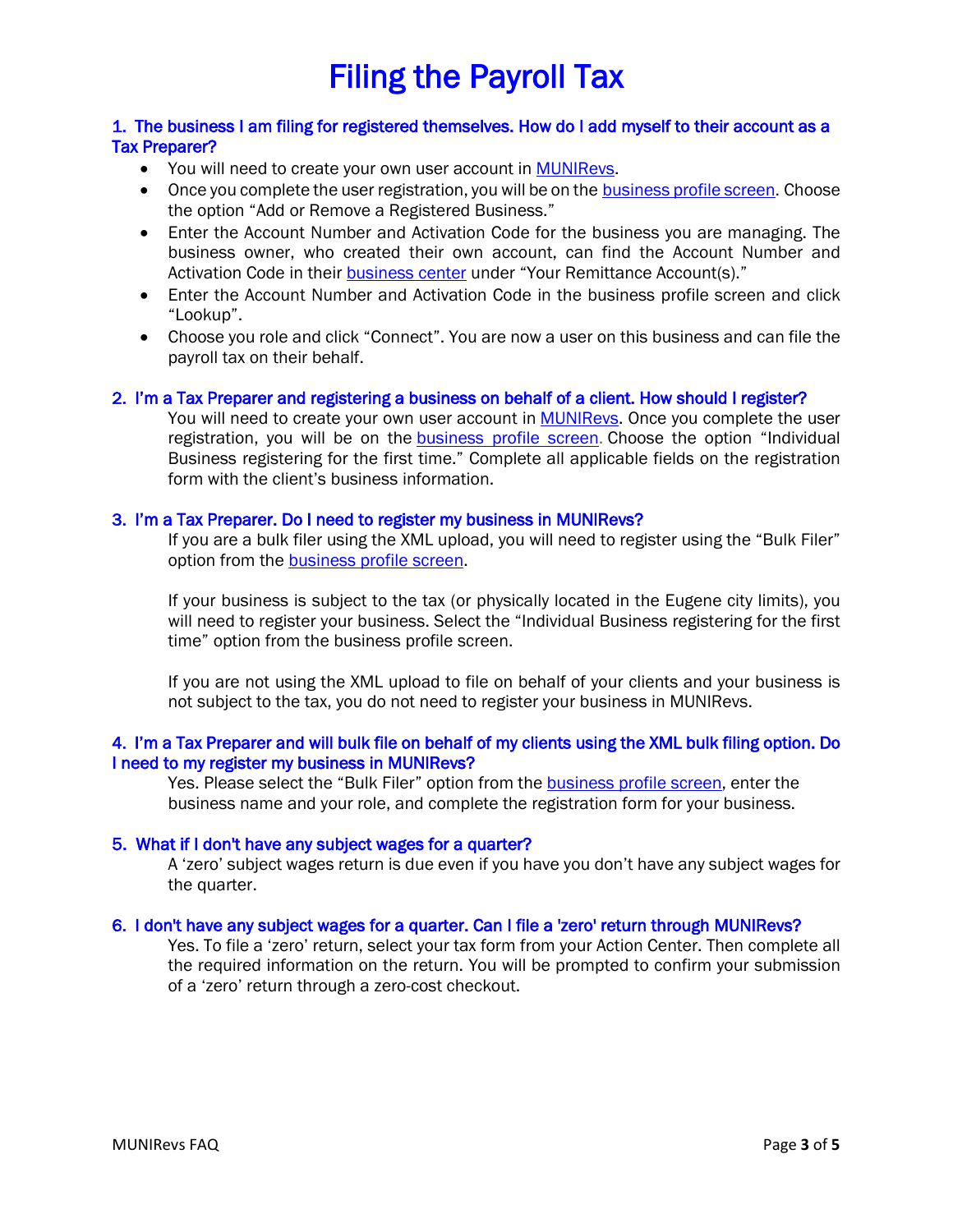## Using the MUNIRevs System

#### 1. Can I manage multiple businesses with one login?

Yes. Click "Add accounts" from your user login under "Manage Your Account(s)." You will need your 6-digit account number and the MUNIRevs activation code to connect to an existing business record. This is also accessed at the bottom of the business center under "Register a new or existing business".

#### 2. Can a business have more than one user?

Yes. Each business can have an unlimited number of users. Each user is required to provide the 6-digit account number and the MUNIRevs activation code to be authorized to connect to an existing business record.

#### 3. How do I change the User on a Business?

All users need to register by going to the homepage. You will click on the "Go" button under "New Users." You will also need the 6-digit account number and activation code for the business.

#### 4. I forgot my password. What do I do?

From the login page, click the "Forgot your password" link and follow the instructions that will be e-mailed to the User's registered e-mail address.

#### 5. Do I have to login to MUNIRevs to see my alerts and reminders?

No. All alerts are e-mailed to your authenticated e-mail address. When you log-in to the system, you will also see any open alerts that need to be addressed in your Action Center.

#### 6. Where are my tax forms? My Action Center is empty.

Your tax forms will be available on the 1st day of the month following the last day of the tax period. For example, quarterly tax forms will be available in your Action Center on April 1, 2021 for the first quarter of 2021. If you do not see the forms you expected, simply contact MUNIRevs support for assistance.

#### 7. How do I update my account information?

From your business center, find your account under the Your Remittance Account(s) section. Click on your account. Click the hyperlink "Account Information Update." This will open the account information update form. Complete the form to update your information.